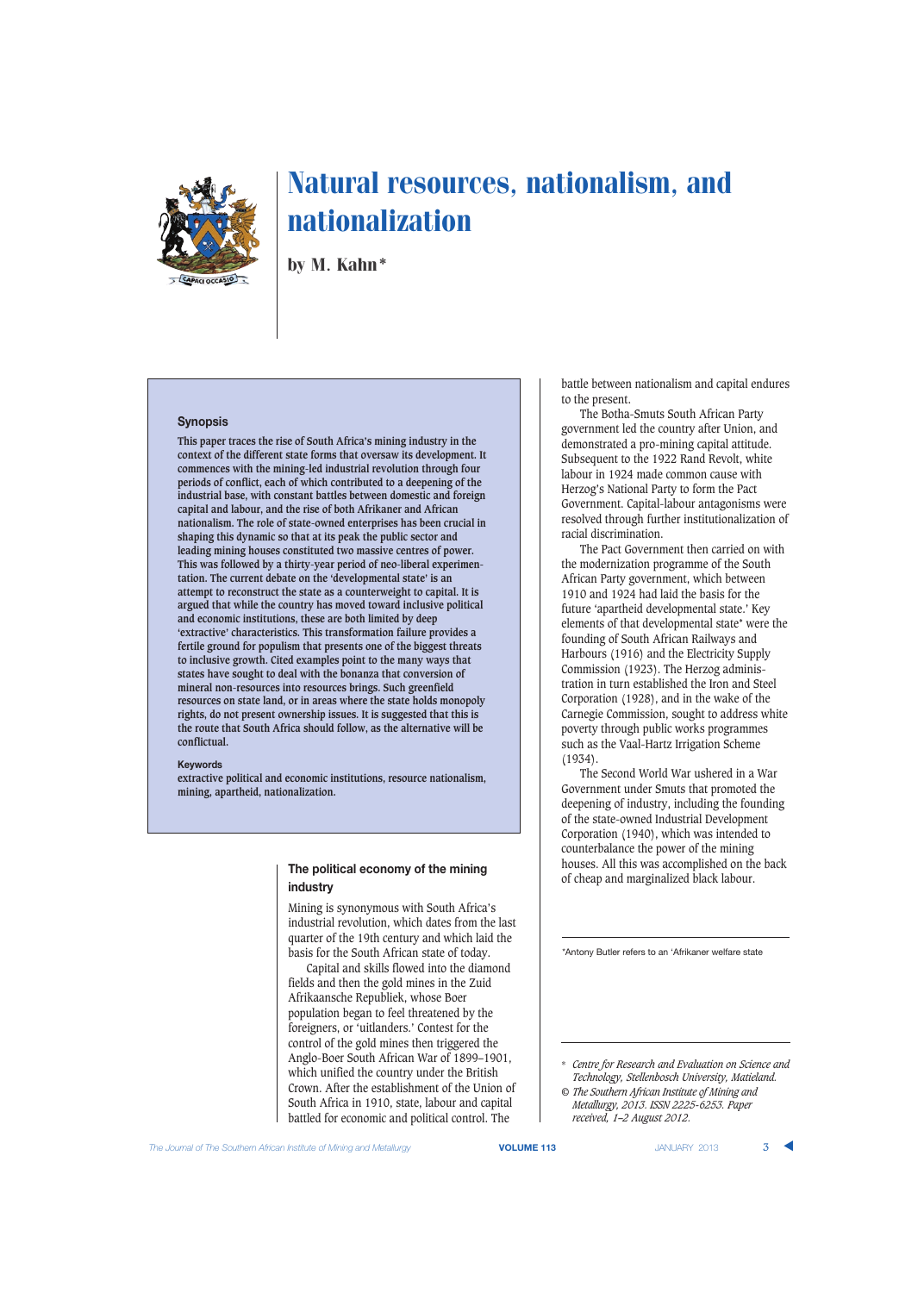In 1944 the emergence of the militant African National Congress Youth League brought the first skirmishes of the civil war to come.

Then in 1948, Smuts lost power to the 'purified' Nationalists, who set about a rigorous codification of apartheid, complete with large-scale forced removals. The apartheid developmental state in turn diversified industry yet further by founding the Atomic Energy Board (1948), synthetic fuels producer Sasol (1950), and the Armaments Production Board, forerunner of Armscor (1960).

The 1960 declaration of the Republic of South Africa and subsequent 1961 state of emergency, coupled with rigid controls of outward capital flows, did little to cool the economy, which saw growth of up to 8% as labour productivity on the gold mines improved, and new markets, especially in the Far East, were opened (Feinstein, 2005). One such market was iron ore for Japan, which later saw ISCOR commission the Saldanha-Sishen railway line, which even today remains a significant technological achievement, with trains up to 4 km in length, the longest in the world, whose ten locomotives are synchronized through radiodistributed power technology. The same year saw the commissioning of the Richards Bay port and coal terminal, still the single largest such terminal in the world. Among electricity utilities, Eskom was also among the world's largest networks and a pioneer in extreme high voltage transmission and lightning protection. Until 2008, Eskom supplied the world's cheapest electricity to the mining and metal refining industries.

But one must pause to note the ending of the gold standard in 1970; the rise of worker militancy; the oil crises of the 1970s; the collapse of the Portuguese empire in 1974; the curtailment of migrant labour from Angola, Mozambique, and Malawi; the 1976 Soweto revolt; and the 1979 Iranian revolution. The State, burdened with the cost of the Bantustans and runaway arms expenditure, began to shift economic direction. Faced with oil sanctions, it was decided to raise Sasol's output tenfold, and to finance this through the floating of the company of the Johannesburg Stock Exchange.

1970 was the year of peak gold output, with refined output of 1000 tons. Employment on the mines from then grew to a peak in the mid-1980s after which it declined by nearly half (Figure 1), as new technologies, deeper mining, and the steep rise in real wage levels saw technology substitute for labour.

Arguably, the political economy of South African mining overlaps with the political economy of mining in the subequatorial region, given that prior to the independence of the various colonial dependencies Anglo-American, the largest of the South African mining houses, was active in mines in South-West Africa, Southern and Northern Rhodesia, and Tanganyika. Crucially, however, the diamonds of Botswana and Rhodesia then lay undiscovered. Had Rhodes known about them it is likely that today's South Africa would cover the entire area south of the Zambezi, including those two former Crown possessions.

By the mid-1980s Anglo American's domestic interests spanned mining, banking, insurance and leisure, agribusiness, motor vehicles, and forestry, with controlling interests in more than 1000 companies. In 1987 its aggregated market capitalization amounted to 60.1% of the Johannesburg Stock Exchange, with numerous publicly listed companies under its control, the next largest controlling interest being that of Sanlam at 10.7%, followed by SA Mutual at 8%, and Rembrandt with 43% (McGregor *et al.*, 2008).

The rise of the mining house oligopolies had concerned the government of the day, which in turn sought to limit such perceived excess through the 1955 Regulation of Monopolistic Conditions Act, amended and extended in 1979 as the Maintenance and Promotion of Competition Act, and again in 1986 to strengthen the Competition Board.†

Beyond this intense private sector concentration stood the state, with its control over the utilities, iron and steel, and transport, and a vast military-industrial complex of stateowned arms factories (Armscor, Atlas Aircraft Corporation, Atlantis Diesel Engines) and including sites for nuclear, chemical, and biological weapons development. Public investment then stood at around 10% of GDP.

Mining, despite its decline as a component of GDP, still remains central to the present economy. What Fine and Rustomjee (1996) termed the 'minerals-energy complex' extends across manufacturing and services, and while gold production has fallen dramatically to the present level of 225 tons, platinum, coal, and iron have grown in importance, so that minerals are still the major component of exports.

†http://www.compcom.co.za/about-us/



**Figure 1—Employment in mining, 1970 – 2004 (Edwards and Alves, 2005)**

▲

4 JANUARY 2013 **VOLUME 113** *The Journal of The Southern African Institute of Mining and Metallurgy*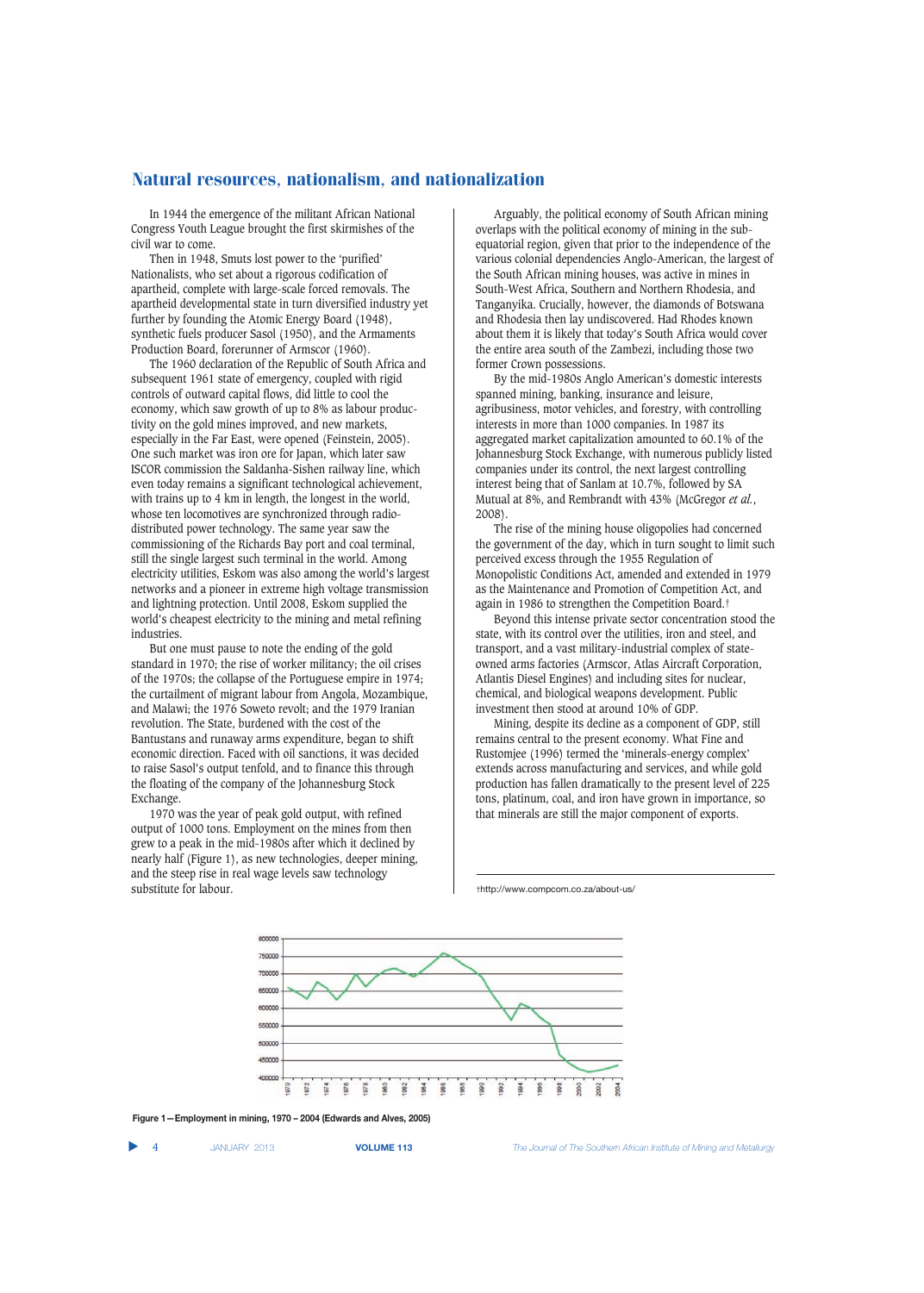### **Freedom Charter, lean state, and the New Growth Path**

Inevitably, the dominance of mining and agriculture with their harsh labour practices made these activities central elements of the 1955 Freedom Charter adopted at the socalled Congress of the People. Clauses 4 and 5 of the Charter respectively declared‡:

- §4: The People Shall Share in the Country's Wealth!
- (a) The national wealth of our country, the heritage of South Africans, shall be restored to the people;
- (b) The mineral wealth beneath the soil, the Banks and monopoly industry shall be transferred to the ownership of the people as a whole;
- (c) All other industry and trade shall be controlled to assist the wellbeing of the people;
- (d) All people shall have equal rights to trade where they choose, to manufacture and to enter all trades, crafts and professions.
- §5: The Land Shall be Shared Among Those Who Work It!
- (e) Restrictions of land ownership on a racial basis shall be ended, and all the land re-divided amongst those who work it to banish famine and land hunger;
- (f) The state shall help the peasants with implements, seed, tractors and dams to save the soil and assist the tillers;
- (g) Freedom of movement shall be guaranteed to all who work on the land;
- (h) All shall have the right to occupy land wherever they choose;
- (i) People shall not be robbed of their cattle, and forced labour and farm prisons shall be abolished.

The Freedom Charter was a reaction against injustice and dystopia, a statement of utopia combining a heady mix of liberalism and socialism, and must be interpreted in the context of its time, and its authorship. It was a protest against the arbitrary injustices that supported white hegemony. The inputs to the Charter came from all walks of life – theologians, teachers, ex-combatants of the 2nd World War, lawyers, avowed communists, liberals, nationalists, and tribal chiefs, although the acknowledged writer was Rusty Bernstein. This was not a Freedom Charter of a bourgeoisie trying to overthrow a ruling monarchy. It was the expression of a non-racial assembly seeking to put an end to the white National Assembly.

Taking points  $\S4(a)$  and the first part of (b) first, these goals have since been achieved through the Minerals and Petroleum Resources and Development Act of 2002, which has nationalized what lies below the ground, onshore and offshore, transferring these assets to state ownership. This interpretation is acknowledged in the 8 January 2012 speech of ANC President Zuma marking the centenary of the founding of the South African Native National Congress. The land issue remains unresolved, and among other matters limits on foreign ownership of land are under discussion.

*The Journal of The Southern African Institute of Mining and Metallurgy* **VOLUME 113** JANUARY 2013 5 ▲

Controls on industry as mooted in 4(c) are not being considered, save for the operations of the Competition Commission, and the avowed intent expressed in the New Growth Path (EDD, 2010) to use competition law to level the playing field on which capital and labour juggle for primacy.

While 4(d) has been achieved, skill and educational inequalities, and inequities in social and financial capital restrict participation and promote political and economic exclusion. Racial clauses no longer apply to 5(e), but the hidden complexity of the clause has yet to be fully exposed to public debate. Would 're-division' imply an end to common ownership of tribal lands? Would unelected traditional leadership accept such intrusion onto their domain with its inevitable curtailment of their power?

Paragraph 5(f) is essentially about agricultural extension and support services. It is not under contention, although agricultural extension services for emergent farmers are in disarray. The long-term impact of the 1992 deregulation of agriculture is still being felt and is poorly understood. The freedom of movement envisaged in 5(g) is enshrined in the Bill of Rights, while 5(h) is now subject to the Law of Contract. The excesses of 5(i) are largely things of the past. The property clauses of the Constitution serve to limit the expropriations envisaged in paragraphs 4(b), 4(c), and 5(e).

Reading these clauses today, with a constitutionally enshrined Bill of Rights, one realizes how far South Africa has progressed toward the liberal polity, albeit one that is also nationalist in expression.

What is also evident is that the country continues to display many pre-1994 features, which Acemoglu and Robinson (2012) describe as originating in 'extractive' political and economic institutions. By this is meant institutions that favour one group over another; that are excluding; that extract power or wealth in unfair ways. While the political system of the apartheid years has given way to a constitutional democracy, the pressures for redress, coupled with the electoral majority that the ruling party enjoys, combine to create an environment that displays 'extractive' elements such as the capture of public assets by the bureaucracy, unchecked corruption, and attempts to limit the independence of the judiciary. The economy remains 'extractive' through high barriers to entry perpetuated by lack of financial capital and know-how, as well as through the gatekeeping role of the trades unions. Unsurprisingly, underemployment remains a key constraint on growth, with the proposed youth wage subsidy vehemently opposed by the Confederation of South African Trades Unions (COSATU).

Another aspect of the emerging liberal economic polity was the 1979 decision to privatize Sasol. A year later, South African Railways and Harbours was corporatized into SA Transport Services as a precursor to privatization, becoming state-owned Transnet in 1990. Eskom was also corporatized, with ISCOR privatized in 1989. Despite the then on-going negotiations with the now legal mass democratic movement, the National Party government proceeded with its liberalizing agenda so that the 1992 Kassier Committee of Inquiry deregulated agriculture and unbundled the marketing boards. State arms factory Armscor was largely absorbed into Denel (Pty) Ltd, founded in the same year. The lean state had arrived.

<sup>‡</sup>Numbering not in original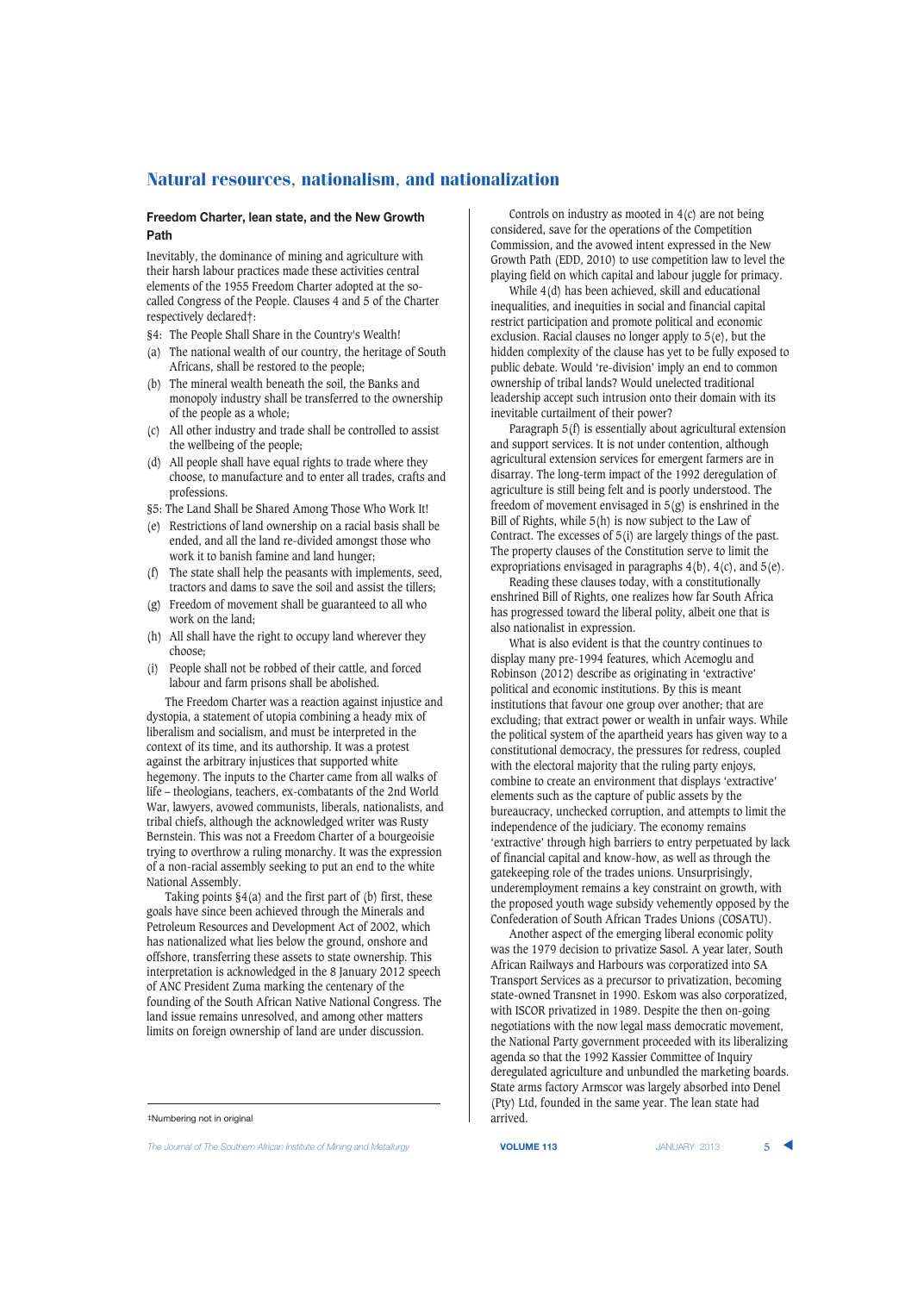In a way, today's ANC government resembles that of the 1924 Pact Government, since the ANC shares power with labour through the proxy of COSATU and the South African Communist Party. COSATU affiliates have control of a number of ministries, including Economic Development (with the Competition Commission and Public Investment Corporation), Labour, Education, and Health; the SACP controls Trade and Industry, Agriculture, Higher Education and Training, and very critically, the National Treasury. This represents a continuation of broad-spectrum politics, though fault lines are in evidence: a 'deep state' based on ANC exiles leads the Presidency, Defence, Safety and Security, Intelligence, International Relations, Home Affairs, and Treasury, while 'labour' has sway across the delivery departments mentioned above.

The ministries responsible for public assets are Transport, Public Enterprises, Minerals, Energy, and Public Works. Allocation of these Ministries seems to have been used to balance interests across members of the ANC 'broad church,' a collectivity today much wider than it was in the 1950s before it was proscribed. The ANC now includes the rump of the United Democratic Front as well as former Tri-Cameral Parliament and Bantustan senior officials and political leaders.

Even so, the National Treasury stands *sui generis*, working alongside the Reserve Bank to ensure macroeconomic stability and financial probity. This appears to be working – note that according to the Global Competitiveness Report 2010-11 South Africa holds 9th position for financial development (WEF, 2010). Yet there are concerns, as in rating agency Moody's 7 November 2011 downgrade of the rand from 'stable' to 'negative.'

#### **Policy intent and reality**

The onset of democracy posed a particular problem for the ANC Youth League (ANCYL). Its 1944 origins lay in reaction against perceived conservatism of the ANC leadership and the influence of communists in the ANC. The leadership of the early ANCYL was highly educated – lawyers and teachers – and they set about dragging the ANC into physical contest with the proto-apartheid state. That anti-communism, a fierce Africanism, and a propensity for violence remain characteristics of today's ANCYL, though the calibre of its leadership and their discourse pale in comparison with that of their forebears. In addition, the ANCYL, unlike its antecedents, enjoys the support of political benefactors who are using it as a proxy agent for their own ends. The role of the ANCYL as a nursery for future leadership has continued, with former ANCYL presidents now serving as the ministers of Public Enterprises, and Sports and Recreation.

Using the precepts of the Freedom Charter as its spearhead, the ANCYL has sought to position itself as the voice of the poor and marginalized. This space has opened up, since ANC membership has increasingly shifted toward that constituency. It must be noted however that there are other shifts in the ethnic composition of ANC membership, with KwaZulu-Natal members now making up a quarter of its total membership. These dimensions make for difficulty precisely to characterize today's ANCYL, let alone the ANC. The tensions within the ANC are a matter of public record and pivot on a contest for political control of the state cash cow.

The ANCYL (2010, p. 2) in its position paper has declared:

'*NATIONALISATION OF MINES means the democratic government's ownership and control of Mining activities, including exploration, extraction, production, processing, trading and beneficiation of Mineral Resources in South Africa. Minerals Resources refer to all the more than 50 nonrenewable precious, industrial and chemical stones extracted from Mines in South Africa. This includes but not limited to Gold, Platinum Group Metals, Chrome, Coal, Manganese, Diamond, Copper, Metals, Aluminium, etc.*'

This is a very broad conception of what is to be nationalized, extending as it does along the minerals value chain, even including commodities such as aluminium, which is processed locally, but whose raw material is not mined here.

The document then goes on to explain that 'having nationalised key parts of the economy does not automatically mean that indeed the entire wealth is in the hands of the people and that the people will benefit from such wealth' (*idem*, p. 2). In other words, nationalization is not synonymous with socialism. This is followed with a nod toward the role of the trades unions through the declared intent that the ANC should '(democratise) the commanding heights of the economy, to ensure they are not just only legally owned by the state, but thoroughly democratised and controlled by the people – their workplaces, their management, and decision-making process. The role of the revolutionary trade union movement and progressive professionals is critical in this regard' (*idem*, p. 2). Clause 8 of the position paper argues for seizure of the state-owned enterprises, while clause 9 seeks to place a limit on exports and a return to the autarchy of the sanctions years.

The subsequent clauses are simplistic, showing a lack of appreciation of basic economics, especially pricing. The document oscillates between being pro- and anti-capital as it struggles to identify who its intended audience might be. The ANCYL, like the ANC, tries to be all things to all people. These limitations aside, the document has had its intended effect. The country has been forced to take note of nationalization as a possible means to address poverty. Other damage has also been done: the Moody's downgrade is exactly the signal that investors are taking note of the ANCYL as a disruptive force.

In parallel with the rise to prominence of the ANCYL is another tendency, represented in the New Growth Path (NGP) of the Economic Development Department (EDD, 2010). That document, the product of a new department headed by a former trade unionist, presages a developmental state that will offer a worker's utopia, where 'decent' work will prevail, all inefficiencies will be resolved by the control of executive wages, and anti-competitive behaviours will be no more.

Primarily, the NGP seeks to improve performance in terms of labour absorption as well as the composition and rate of growth' (EDD, 2010, p. 1). The main indicators for the attainment of these objectives will be evidenced in "jobs, growth, equity and environmental outcomes" (*idem*, p. 6). Its goal is to 're-industrialize' the economy with an eye on the markets of China, Brazil, and India.

The internal logic of the NGP is problematic in that it places knowledge and innovation in the far future, while these require the longest period to grow, and thus require immediate action. Moreover it displays conceptual difficulties

▲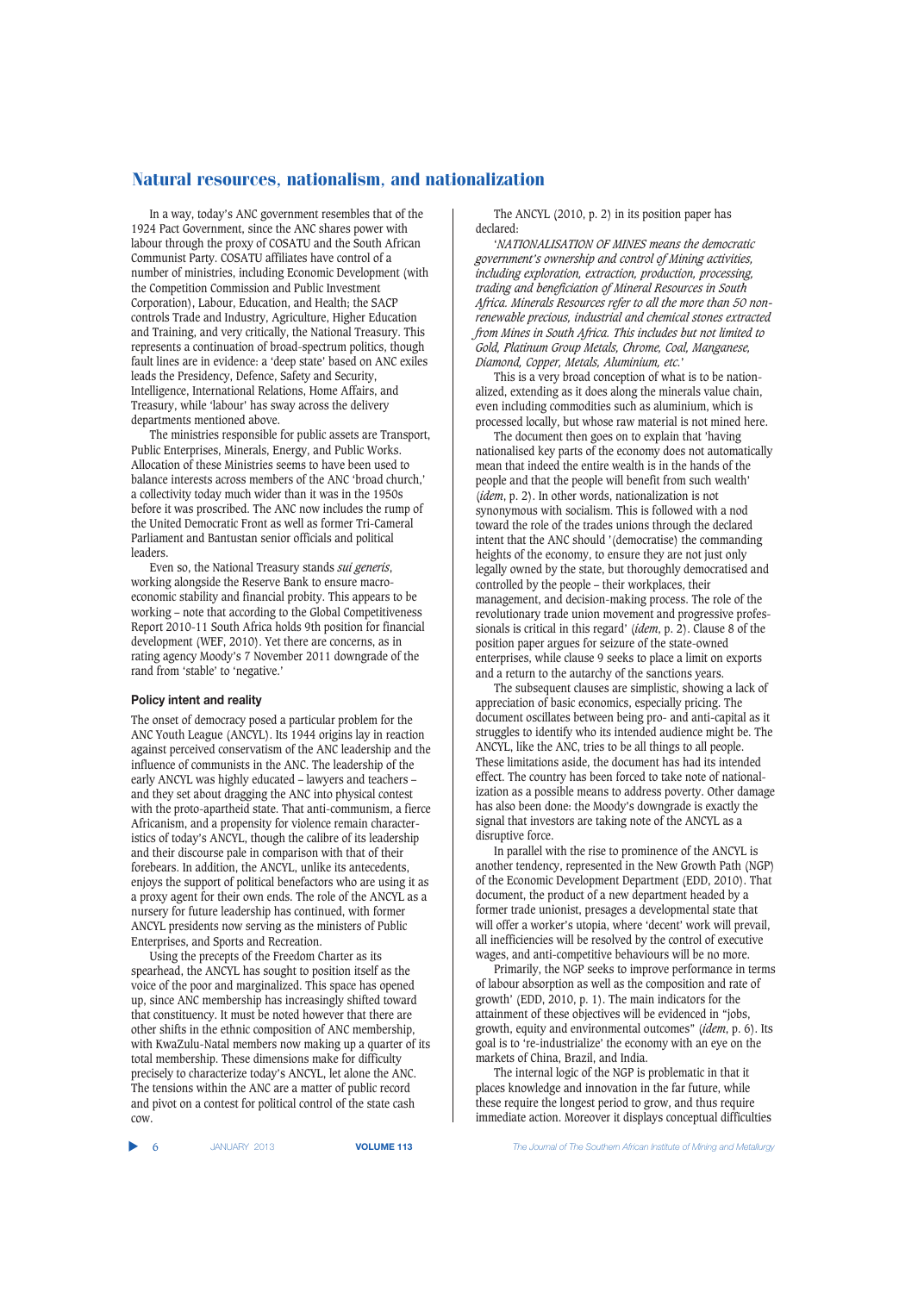in its identification of 'core strengths' - capital equipment for construction and mining, 'heavy' chemicals, pharmaceuticals, software, green technology, and biotechnology. The innovation system displays some competence in the first two of these, but neither is likely to be a major source of new jobs. In pharmaceuticals we are an imitator. Strengths in green technology and biotechnology are yet to emerge. That is why knowledge and innovation are so important, and so urgent.

Mining is singled out in the NGP with a call to (accelerate) exploitation of mineral reserves by ensuring an effective review of the minerals rights regime, lowering the cost of critical inputs including logistics and skills in order to stimulate private investment in the mining sector, and setting up a state-owned mining company that would co-exist with a strong private mining sector and that promotes beneficiation, as well as greater utilisation of the mineral resource base of the country for developmental purposes, including potentially through a sovereign wealth fund' (EDD, 2010, p. 12).

One is perplexed by the NGP reference to 'capital equipment for construction and mining.' It is true that local industry is able to build mining infrastructure, but that is quite different to producing capital equipment as in heavyduty machinery. There is skill in ore handling and separation, and in both cases some patenting strengths. Beyond this, however, the country cannot be classified as a significant producer of machinery. Hausmann and Klinger (2006) have identified machinery and equipment as a potential growth area, but this is different to having core strength.

There is strength in chemicals (Sasol, Omnia, Foskor, AECI etc.), and in high-volume manufacture of generic drugs and other pharmaceutical products, but not in drug discovery. If US patent awards are taken as an indicator of drug discovery capacity, then South Africa is way down the world, ranking at position 34, below Cuba.

Regarding software, Softline is the only local producer of office software. There is, however, considerable strength in software engineering (Old Mutual, Datatec, Didata, retailers and financial services), an activity that is not recognized as patentable and which is now belatedly eligible for the R&D tax incentive. Companies (reverse) engineer the systems that they require. These comments do not of course ignore niche software development, the two best-known examples being Thawte and Mxit. The 'please call me' innovation of MTN is another example of local software development. 'Please call me' turned out to be a highly successful way of expanding network use.

In green technology and biotechnology we are currently minor players. Eskom has entered green energy very late in the day, and is more than likely to follow the 'buy' rather than 'build' route. The present level of investment in technology development in these fields is orders of magnitude below what would be needed to achieve breakthroughs and start entirely new industries.

The New Growth Path will fail because, like the Industrial Policy Implementation Plan, the competing interests that drive economic policy act to limit focus. IPAP seeks to address the entire economy with eighty or more different interventions. Worse still, where it does try to focus it does so from a flawed starting point. By targeting everything one is likely to impact on nothing.

Fundamentally, NGP sees established business as the problem. Negative actions on the part of labour and the state are ignored, assuming that they are even acknowledged let alone understood. According to Mazruder and Van Seventer (2002), the real cost of unskilled labour rose 250% between 1970 and 1999, that of skilled labour by 110%, and highly skilled labour by 90%. When one factors in the Adcorp finding that public sector wages now outstrip the private sector by 50%, one can but agree that South Africa is more like the EU than East Asia in that the surplus 'favours wage growth for those in employment rather than the expansion of employment' (Mazruder and Van Seventer, 2002, p. 6). NGP is silent on this key indicator.

The second factor that is swept under the carpet is the set of unintended consequences of deregulation for agricultural employment, and the raft of post-1994 legislation, including the Extension of Security to Tenants Act, and the Basic Conditions of Employment Act both of which accelerated job shedding and added to rural-urban migration. Unfortunately the post-apartheid state has seen certain negative behaviours persist and others emerge as the 'law of unintended consequences' in policy has played out. The implementation of the Bill of Rights unwittingly encouraged movement of the poor from dysfunctional subsistence on the periphery to seek better living conditions in the centre.

The third is the consequence of accession to the World Trade Organization and the adoption of import parity pricing as the means to set input prices. This means that any domestic comparative advantage was wiped out. And the Eskom 'perfect storm' has now removed low-cost electricity as a comparative advantage. That perfect storm was a consequence of a range of actions that, together with inadequate planning, ill-advised policy choices, and neglect of infrastructure, led to the brown-outs, blackouts, and quintupling of prices.

The fourth is the fact that parastatals continue to exploit their monopoly position to squeeze producers and consumers in order to generate profits for the state. It is meaningless for the New Growth Path, and the National Development Plan 2030 (NPC, 2012) to identify broadband as a growth area while Telkom, in league with the Communications Workers Union and new oligarchs, maintains its stranglehold on pricing. As to technology policy, the New Growth Path largely ducks this issue, being content to repeat the targets of the Department of Science and Technology Ten Year Innovation Plan, and to offer a vague statement of the need for 'adaptation and diffusion of technologies while maintaining our technological edge' (EDD, 2010, p. 23). Exactly what that technological edge may be is not revealed.

In essence it does not recognize that capital, labour, state, and civil society must function synergistically if we are to raise our game as an economic power. Its underlying stance is best captured in the empty dichotomy: 'the challenge for the developmental state is to minimize costs for business except as required to support transformation toward a more equitable, decent work generating and green economy' (EDD, 2010, p. 28).

The 'blame business stance' is captured in the statement that 'Too many business leaders have missed opportunities offered by the profound changes since 1994 or failed to collaborate adequately with other stakeholders. For its part,

**The Journal of The Southern African Institute of Mining and Metallurgy <b>VOLUME 113 VOLUME 113** JANUARY 2013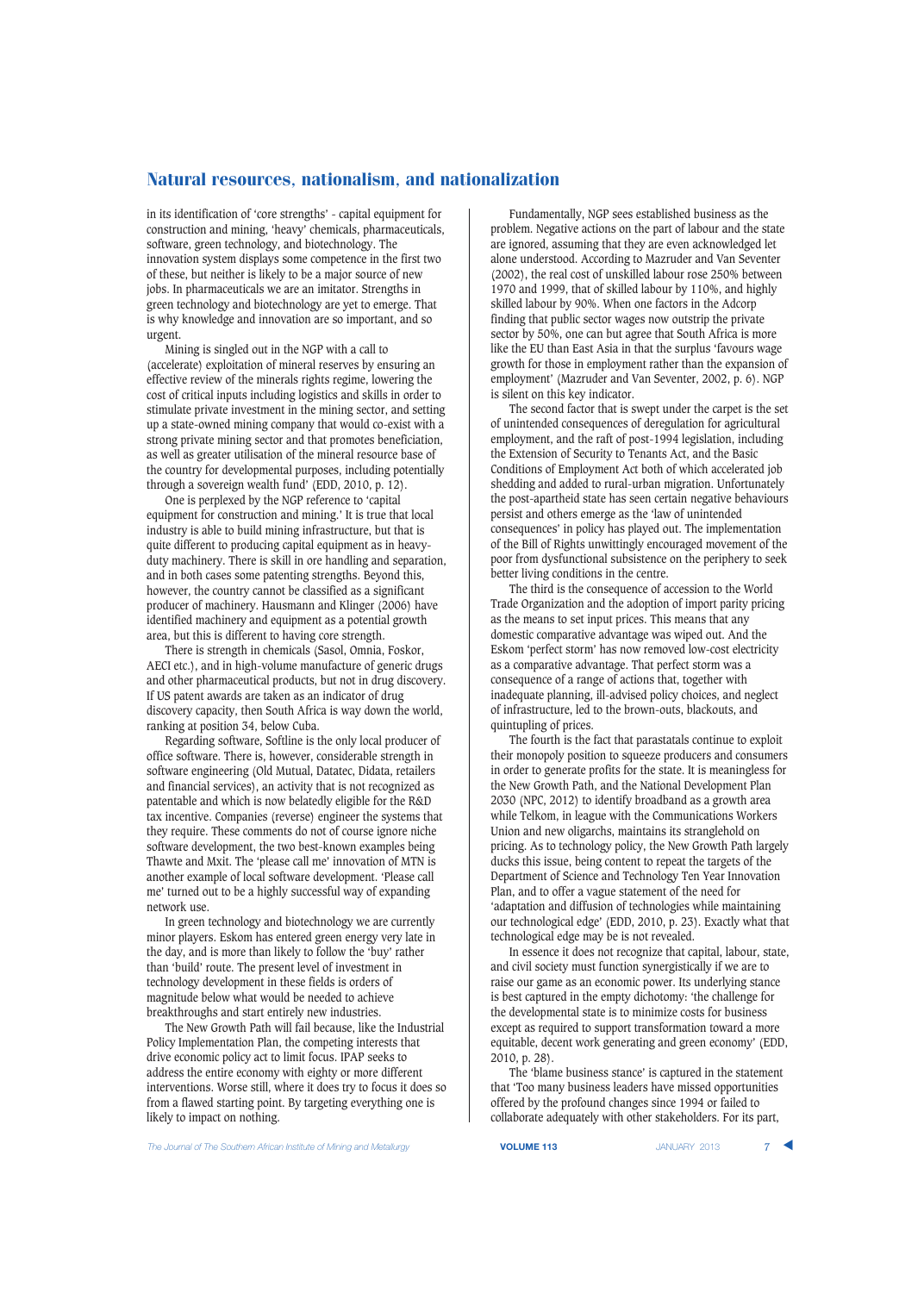when business leadership has taken the initiative, government has not always responded adequately' (*idem*, p. 29). It may well be that the frustration generated by the inability of the four partners to agree has created the space for political grandstanding. The adoption of the National Planning Commission 'National Development Plan 2030' is an attempt to bring rationality to bear upon the stark choices we face as a young democracy. The Plan calls for the building of what it terms a 'capable state' (NPC, 2012, p. 59) a phrase redolent of Raul Prebisch's idea of the 'intelligent regime' (Dosman, 2008, p. 181) whose technocrats would ensure that judicious state intervention did not stifle private initiative.

## **The nationalization debate**

Nationalization is an old device: since the industrial revolution of the late 18th century states have taken on the role of constructing and operating infrastructure that in private hands would have constituted a natural monopoly. This has been especially true outside Great Britain, the very country where the industrial revolution erupted. Britain was the only country with private railways. The states of France, Prussia, Austria, and Russia all took the state-owned option for development of transport networks and utilities.

After the 2nd World War Europe saw numerous national industries emerge, including mines, electricity, steel, gas, oil, transport, and telecommunications. The extent of national ownership varied considerably, being highest in France. The Thatcher revolution of the 1970s resulted in the sell-off of much of the 'commanding heights of the economies' with the then exception of a new resource – North Sea gas.

The way that new resources are handled should be of central importance regarding the objects for nationalization.

Newly independent African states experimented with state ownership of plantations and mines, as in Ghana, Zambia, and Tanzania. Political instability, the stresses of Cold War clientism and proxy wars, lack of skills, and steadily falling commodity prices saw these experiments come to naught. The Acemoglu and Robinson thesis is that those nations failed, and that 'nations fail today because their extractive economic institutions do not create the incentives needed for people to save, invest and innovate' (Acemoglu and Robinson, 2012, p. 372). Consumption and disinvestment, and resistance to innovation are symptoms of this.

This brings one to the unusual case of Botswana that features prominently in Acemoglu and Robinson (2012).

Botswana gained independence in 1966; at which point its main sources of revenue were SA Customs Union receipts and the export of chilled and canned beef. Early gold mining at Francistown had been long abandoned and there was one operating copper-nickel mine at Selibe-Phikwe. Crucially, one of the first acts of the new parliament was to declare that mineral rights would henceforth be vested in the state, not the tribe. In 1967 the Orapa diamond mine, in the Makgadikgadi Depression, began production, with the state holding a 15% stake in De Beers Botswana (Pty) Ltd. Orapa was the second largest diamond field in the world, being dispersed over many kilometres, but produced stones of moderate quality. De Beers constructed the mine and associated town and infrastructure.

Then came the discovery of the Jwaneng diamondiferous kimberlitic pipe, which changed everything. That mine, commissioned in 1977 was, and is, the richest in world history. Ahead of its development, the Botswana government, being aware of the richness of the kimberlitic pipe, renegotiated its share in Debswana, raising its stake to 50%. Annual Debswana production now stands at some 23 million carats; this exceeds the volume of diamonds extracted from the Kimberley Mine over its entire life.

The Republic of Botswana, through what is arguably a public-private partnership, gains a 50% share of Debswana profits and dividends, company tax, royalties, and payroll taxes, and is thus the main beneficiary of the diamond wealth. The country has developed toward middle-income status and is trying to diversify its economy away from dependence on diamonds. Thus far it has been able to pressurize De Beers into shifting all of its sorting operations from London to Gaborone, as well as setting up a diamond research laboratory.

Orapa and Jwaneng (not to mention Letlhakane and other newly exploited diamond pipes) represent the diamonds that Rhodes did not find. His British South Africa Police force arrested many Batswana for possession of uncut diamonds, yet refused to believe that these stones were the 'pick-ups' that they in fact were. The Botswana polity is inclusive, and in principle so are its economic institutions.

In the case of North Sea gas, the United Kingdom issued exploration licences to many companies including stateowned BP. A new resource was exploited by an existing state-owned entity. This involved no arguments about nationalization. The state benefited through tax revenues and the development that oil brought to the otherwise neglected Scottish ports of Aberdeen and Inverness. The Norwegian state was also active in developing its North Sea gas resource and has retained state participation in the oil industry, holding a 48.3% in diversified chemicals and energy group Norsk Hydro, as well as controlling state-owned Statoil. The tax and royalty stream flowing from this bonanza has taken Norway to the top rank of wealth as measured by GDP per capita.

Another example is Brazil's Petrobras with its 1953 roots in the closing days of Getulio Vargas' term of office as (a finally) democratically elected president. Over 1930-1945 Vargas had led an authoritarian and corporatist government that ruled with a mix of nationalism, industrialization, welfarism, anti-communism, and populism. Petrobras was founded under the slogan 'it is our oil.' These nationalist sentiments persist into the present democratic era. Petrobras is now the fourth largest company in the world by market capitalization. The Federal Government holds 54%, while the state development bank Banco Nacional de Desenvolvimento Economico e Social (BNDES) and sovereign wealth fund Fundo Soberano each hold 5%. The development and exploitation of the new offshore Tupi Field, which lies up to 7 km below sea level, entails a technological challenge of scale beyond the 1969 moon shot. Indeed, Brazil's development path is now strongly linked to the success of the Tupi venture, with government having declared ambitious local content goals for oil and gas extraction infrastructure.

This is another model of state ownership of a new resource. Brazil provides a range of examples of the privatization of state assets, as in the sale of its telecoms utilities and most notably that of iron miner Vale.